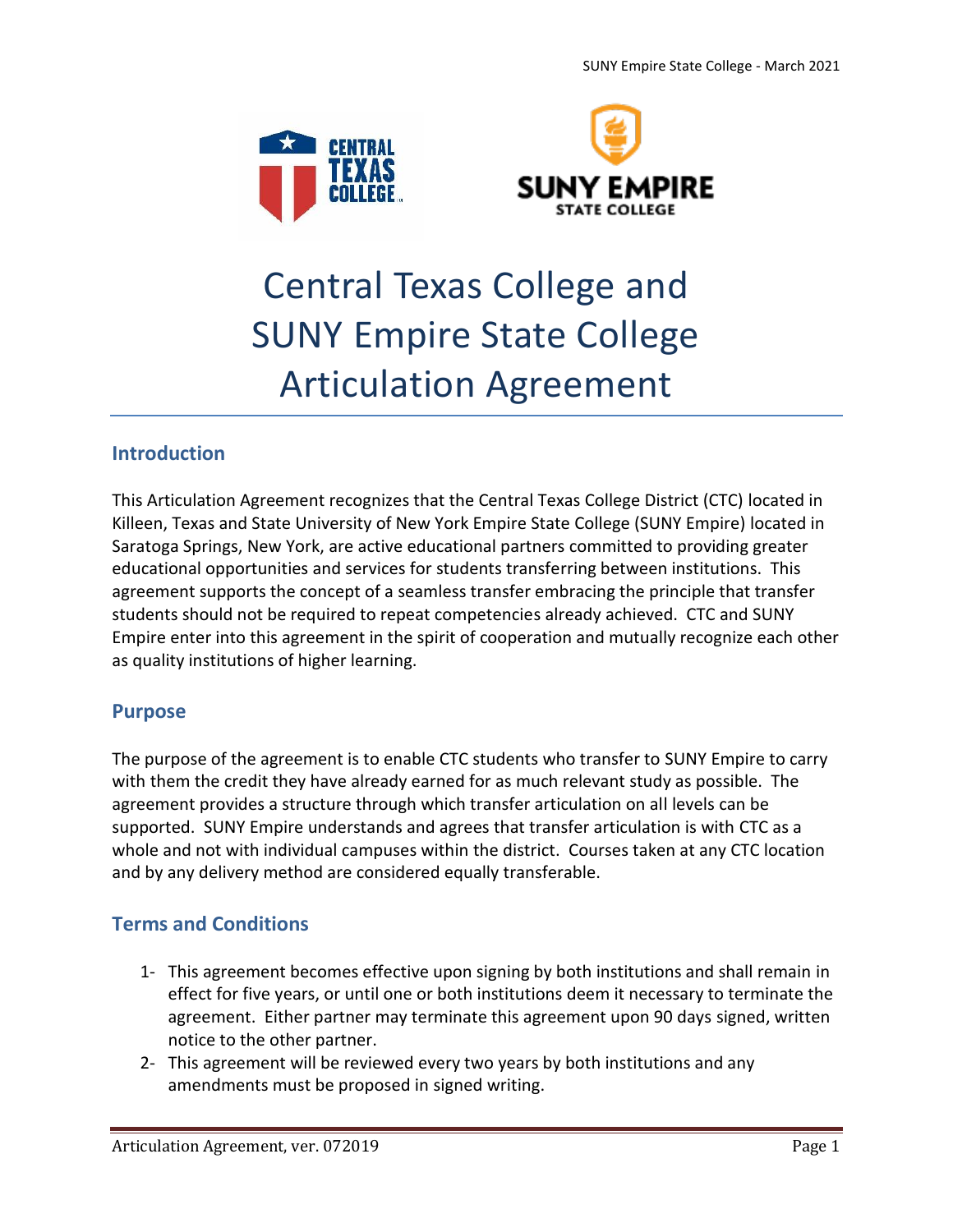- 3- The Appendix of the agreement that contains the program crosswalk may be amended as necessary to ensure relevant information is accurate and current.
- 4- Both institutions will designate an individual who will be responsible for the maintenance of the agreement.
- 5- CTC students who desire to transfer to SUNY Empire must meet the same standards and criteria for admission to a major degree sequence as a native SUNY Empire student.
- 6- SUNY Empire advises all CTC transfer students to complete the appropriate associate degree prior to enrolling at SUNY Empire. For those students who have not completed an associate degree by the time of enrollment, they will be advised of their options including reverse transfer of course credit to complete the associate degree with CTC. To be eligible for the transfer benefits offered by SUNY Empire, students must have earned an associate degree or be in their final semester towards doing so. To initiate the reverse transfer process, students should contact CTC.
- 7- SUNY Empire agrees, for those students who successfully complete an associate degree (AA, AS, AAS) at CTC and meet SUNY Empire's admissions requirements, to accept the entire associate degree from CTC into a bachelor's degree program.
- 8- CTC students have the ability to transfer up to 79 lower-division credits towards a SUNY Empire bachelor's degree, with the remaining 45 credits (of the 124 credit bachelor's degree) to be completed at the upper-division level. A minimum of 31 upper-division credits must be completed (in residence) with SUNY Empire. Upon completion of an associate degree, CTC students, with appropriate advisement, may complete additional lower-division credits up to the 79-credit limit at CTC.
- 9- The maximum amount of advanced standing a student may be granted at SUNY Empire is 93 total credits. This total would include lower and upper-division transcript credits, pre-evaluated credit (such as ACE, NCCRS, or SUNY Empire's Professional Learning Evaluation program), military credits, and individualized prior learning assessment, as long as those credits fit into an approved degree program.
- 10- There is no time limitation on transfer credits substantiated by a transcript except in areas where that learning may become outdated, such as in computer technologies and the sciences. Such credits will be evaluated on a course-by-course basis and may not be accepted if they are crucial to the structure of a degree program or concentration.
- 11- SUNY Empire agrees to share data related to CTC transfer students. Share data will include but is not limited to: number of transfer students, degrees awarded, date enrolled, date graduated, etc. Both institutions agree to follow all Family Education Rights and Privacy Act (FERPA) regulations and requirements, and student information will not be shared with third parties.
- 12- SUNY Empire agrees to provide transfer students with information regarding the availability of transfer scholarships for eligible students as well as any other financial aid opportunities at SUNY Empire.
- 13- CTC agrees to inform students who are nearing graduation of transfer opportunities and what needs to be accomplished to meet transfer requirements.
- 14- SUNY Empire and CTC agree to cooperate in communicating information about this agreement. Each institution will: assume responsibility for appropriate marketing to reach their respective student populations, and will annually review the agreement and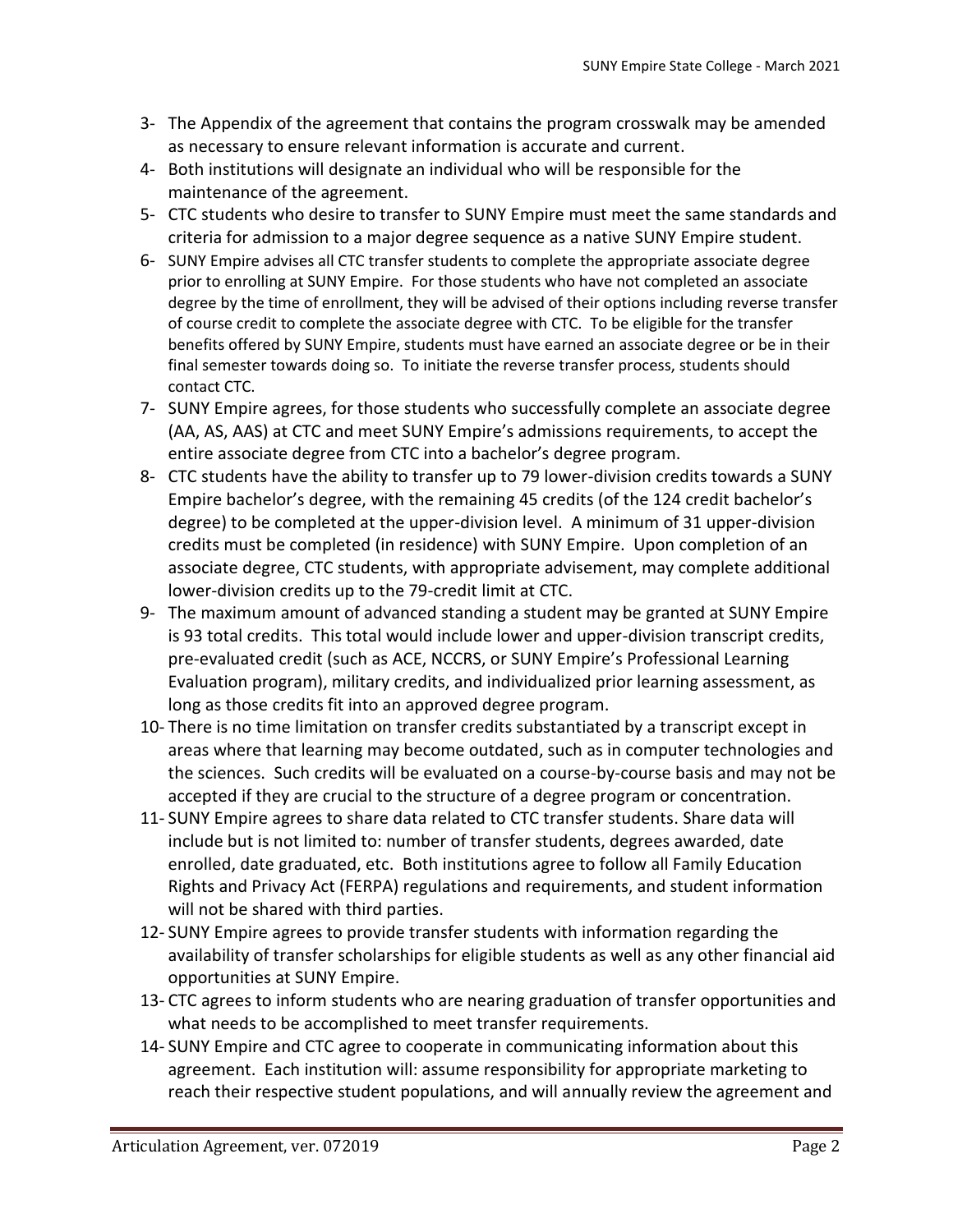update articulation related webpages as necessary. Any use of the CTC and SUNY Empire logos will be approved in advance.

- 15- CTC agrees to invite SUNY Empire to campus transfer fairs and other applicable campuswide events, etc. The Transfer Advisors at CTC will issue the invitation. SUNY Empire agrees to invite CTC to campus transfer fairs, information sessions, and other applicable campus-wide events. SUNY Empire will issue the invitation to CTC Transfer Advisors.
- 16- SUNY Empire and CTC agree to post information about their partnership and transfer opportunities on their web sites.
- 17- SUNY Empire and CTC agree that each is acting independently of the other, that they are not a joint venture, and that neither party is an agent of the other.
- 18- Both parties acknowledge that this Agreement does not create a partnership as defined by New York Partnership Law, nor is either party acting as the agent for the other. The parties agree that each is acting independently of the other, in a cooperative collaboration.

### **Program Transfer Crosswalks**

An academic crosswalk outlining the alignment of program-to-program transfer is included in the appendix section of this agreement. Crosswalks approved after the initial signing of this agreement will be added and clearly identified as updates or amendments to this document and signed by the approving personnel of each institution.

#### **SUNY Empire State College Information**

Empire State College was established in 1971 by the SUNY Board of Trustees and then-Chancellor and future United States Commissioner of Education Ernest L. Boyer as a distinctive statewide SUNY institution focused on nontraditional teaching and learning. SUNY Empire continues its more than 45-year commitment to valuing learning gained from life and work experience and has a clear process for assessing and awarding credit for college-level learning gained through experience. Accredited by the Middle States Commission on Higher Education, SUNY Empire serves mostly working adults pursuing associate, bachelor's and master's degrees online or onsite at one of the College's many locations across New York state and abroad.

#### *Benefits for Central Texas College Transfer Students*

Empire State College will provide the following benefits for participating CTC students:

- Waiver of the \$50 admission / orientation fee
- Provision of a one-time \$100 Better Together transfer scholarship at SUNY Empire
- Guaranteed admission to a bachelor's degree program (except for SUNY Empire's Bachelor of Science in Nursing program)
- Non-New York residents are eligible for an Empire State College nonresident tuition grant that significantly lowers their tuition rate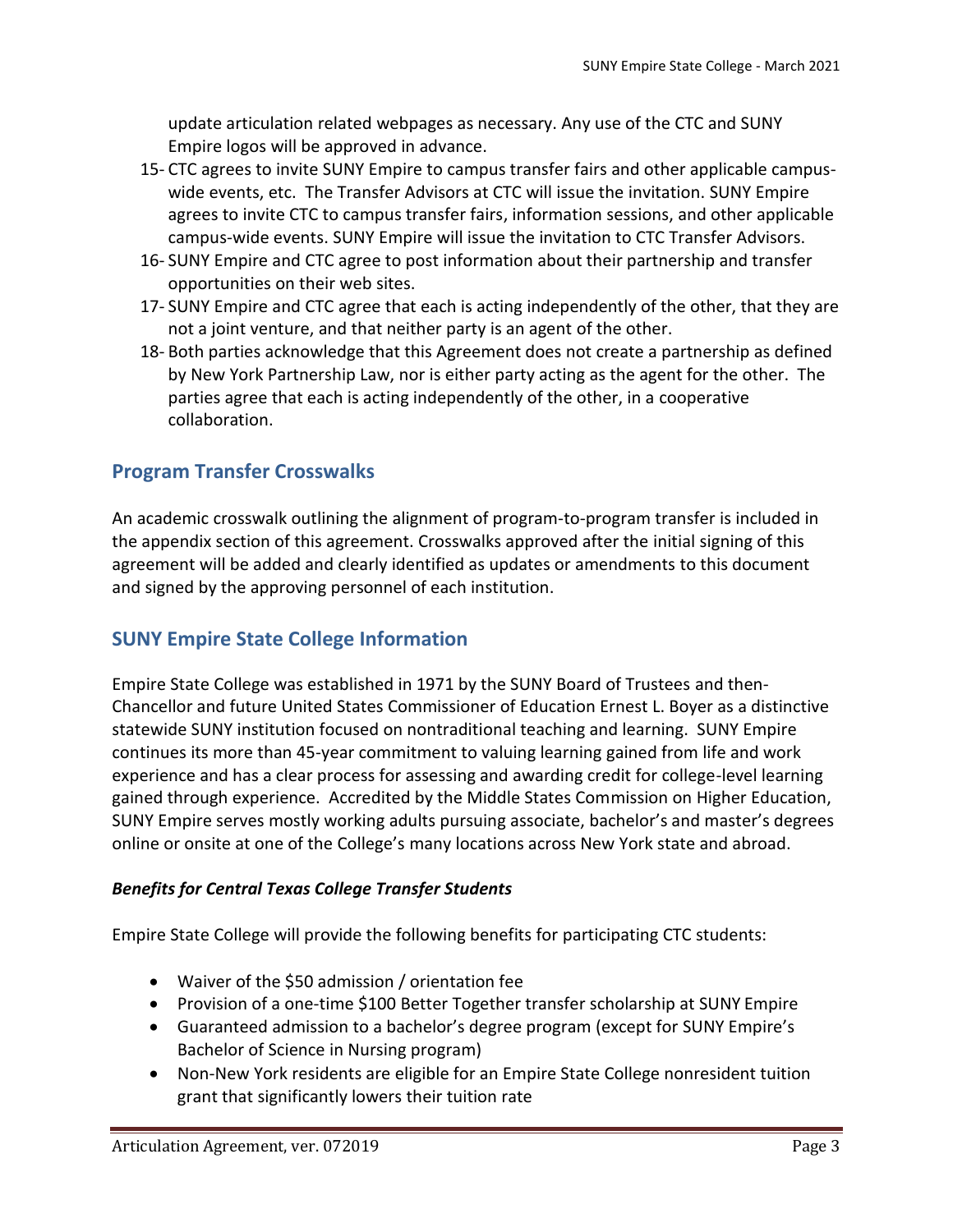To be eligible, CTC transfer students must have completed an associate degree within the last 3 years, or be in (or entering) their final semester of completing an associate degree.

A unique application benefits code for interested students to use during the admissions application process will be created by ESC and provided to appropriate staff at CTC for distribution.

#### *Benefits for Active Military, Veterans, and Spouses*

Empire State College has a long-standing commitment of supporting active military, veterans and family members, and enthusiastically pledges to maintain its commitment to provide the following benefits and services to military-aligned students, and as they may be amended from time to time by SUNY Empire:

- Pre-enrollment advising and an Evaluated Education Plan (EEP) with a review of anticipated transfer credits prior to enrollment
- Waive all mandatory fees for military members (active-duty, guard, reserve and veterans) along with their spouses. Waived fees include: orientation fee, college fee, student activity fee, technology fee, health and wellness fee, portfolio (assessment) fee, and program amendment fee.
- Individualized Prior Learning Assessment (iPLA) fees are waived for military members
- Support military-aligned students through Veterans Affairs (VA) and Tuition Assistance (TA) funding processes
- Access to the Office of Veteran and Military Education (OVME) and its dedicated resources to support student success all the way through to degree completion.

#### *Benefits for Employees of Central Texas College*

Employees of CTC may participate in the Pathways Transfer Program and become students at SUNY Empire by way of this Agreement. Employees who already hold an associate degree are eligible for the benefits as listed above for transfer students, regardless of when they received their degree. Further, employees who hold a bachelor's degree and wish to pursue a graduate degree at Empire State College are eligible for the following benefits:

- Waiver of the \$50 graduate admission / orientation fee
- \$100 graduate student scholarship in the first term of matriculated enrollment in the School for Graduate Studies
- A single point of contact at the School for Graduate Studies to guide new students through the admissions, enrollment and orientation process. As of the signing of this Agreement, the contact person is:

Erica Chew Graduate Outreach and Academic Advisement Coordinator [Erica.Chew@esc.edu](mailto:Erica.Chew@esc.edu)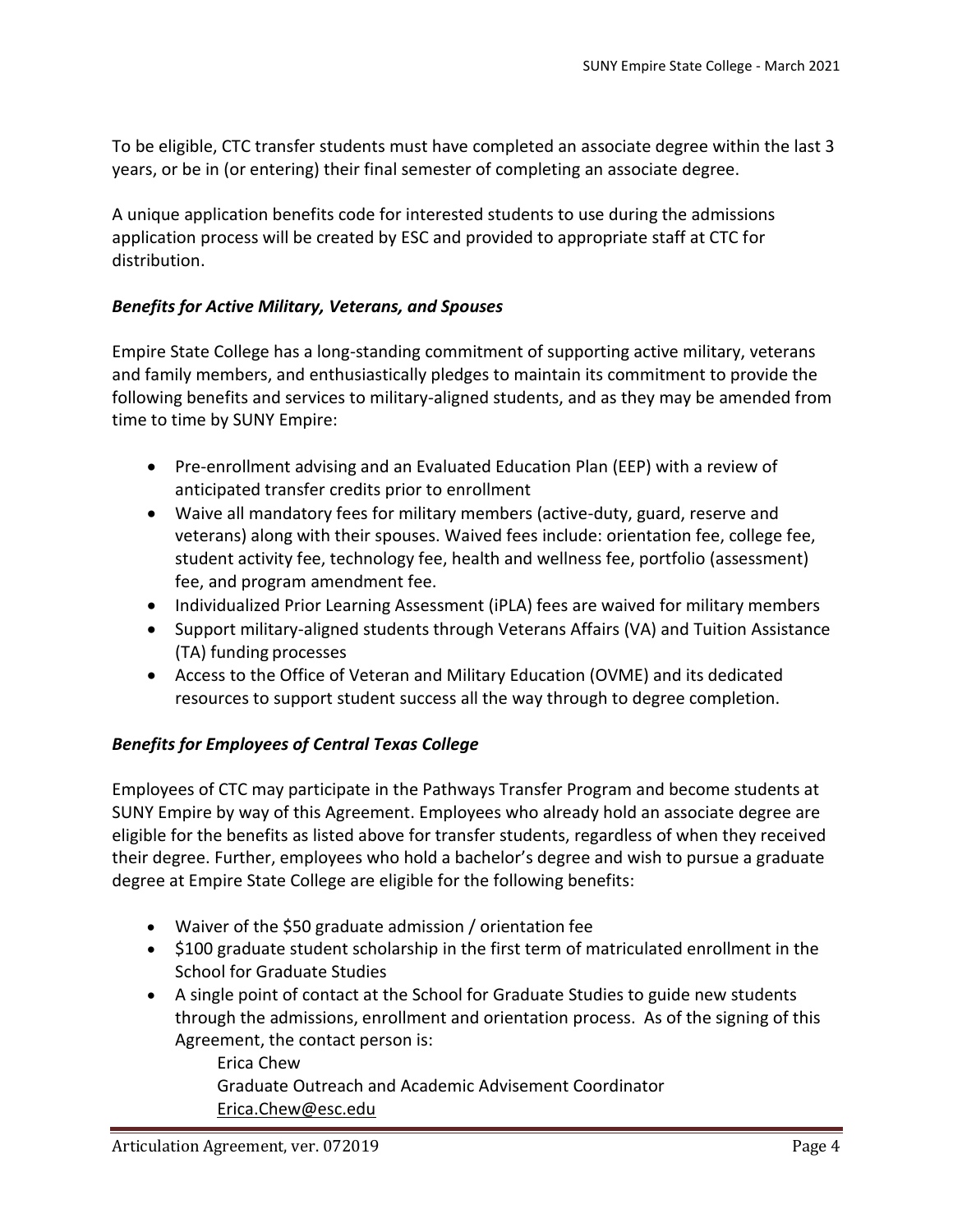(800) 847-3000 ext. 1224

For a complete list of graduate level degree and certificate programs offered by Empire State College, or to apply, please go to https:/[/www.esc.edu/graduate-studies/.](http://www.esc.edu/graduate-studies/)

#### **Review and Maintenance**

This agreement will be in effect for five years beginning (June 1, 2021 ), and may be renewed by signed mutual consent of the two institutions. The agreement will be re-evaluated every two years. Either partner may terminate this agreement upon 90 days signed, written notice to the other partner.

### **Signatures:**

Central Texas College District

afui Lanist

Robin Garrett, Ph.D. Deputy Chancellor Academic and Student Success

SUNY Empire State College

\_\_\_\_\_\_\_\_\_\_\_\_\_\_\_\_\_\_\_\_\_\_\_\_\_\_\_\_ Nathan Gonyea (Jun 9, 2021 09:54 EDT) [Nathan Gonyea](https://na1.documents.adobe.com/verifier?tx=CBJCHBCAABAAv2rvKIchVU6rDXb7PgNretNO47O5kLiO)

Nathan Gonyea, Ph.D. Officer in Charge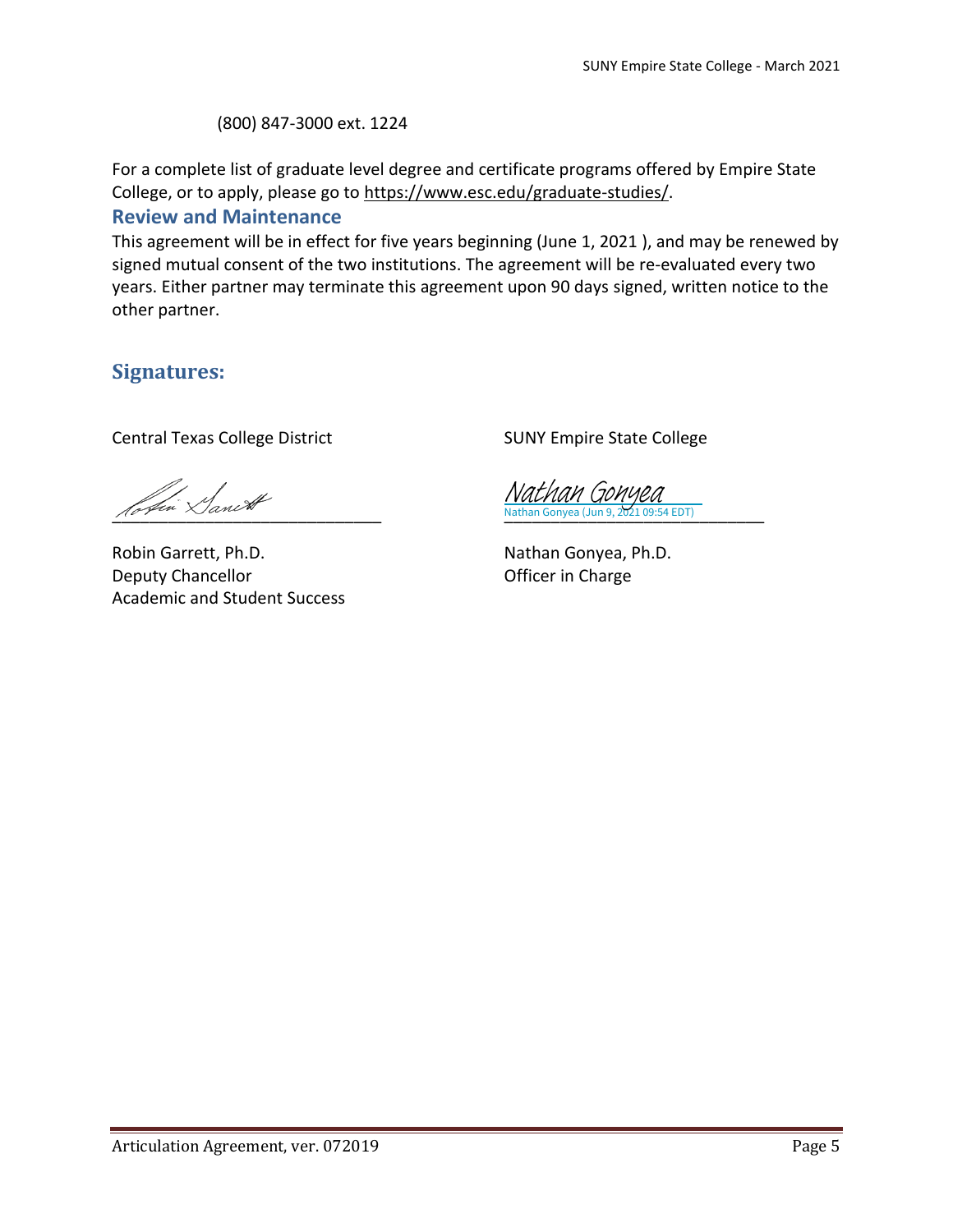# Appendix

Empire State College offers a variety of bachelor's degree options (B.A., B.S., B.P.S.). Students may customize a program in a broad area of study, develop a focused concentration within an area of study, or select from one of the structured degree options. As of the signing of this transfer agreement, SUNY Empire offers the programs listed below. For the most current listing, please refer to the "Degrees & Programs" section of the SUNY Empire website (www.esc.edu).

The Arts **Accounting (B.S.) Accounting (B.S.)** Business, Management and Economics **Addiction Studies (B.S.)** Community and Human Services Allied Health (B.S.) Cultural Studies **Business Administration (B.S.)** Educational Studies **Human Resource Management (B.S.)** Historical Studies Management (B.S.) Human Development **Nursing (RN** to BSN) Interdisciplinary/Multidisciplinary Studies Psychology (B.A.) Labor Studies **Security Studies** (B.S.) Public Affairs Science, Mathematics and Technology Social Science

#### **Areas of Study Structured Degree Programs**

Many associate degree programs can transfer into several different bachelor's degree program areas, including Interdisciplinary/Multidisciplinary Studies. Empire State College faculty mentors work with each transfer student to determine which program best fits with their career goals while maximizing transfer credits. The following is a list of associate degree programs at Central Texas College and the Empire State College bachelor's degree programs that best align with them. Other bachelor's degree programs may also be an option, though additional prerequisite coursework may be needed. Any CTC degree program not listed does not have a parallel matching program at SUNY Empire.

As SUNY Empire accepts the entire associate degree (A.A., A.S., A.A.S.) in full in transfer (up to 79 lower-division credits), a course-by-course evaluation is not required.

| <b>Central Texas College</b>     | <b>SUNY Empire State College</b>                   |
|----------------------------------|----------------------------------------------------|
| <b>Associate Degree Programs</b> | <b>Bachelor's Degree and Area of Study Options</b> |
| <b>Accounting Technician</b>     | Accounting                                         |
|                                  | <b>Business Administration</b>                     |
| <b>Agriculture Production</b>    | <b>Business, Management and Economics</b>          |
| <b>Agricultural Science</b>      | Management                                         |
|                                  | Science, Mathematics and Technology                |
| <b>Applied Management</b>        | Management                                         |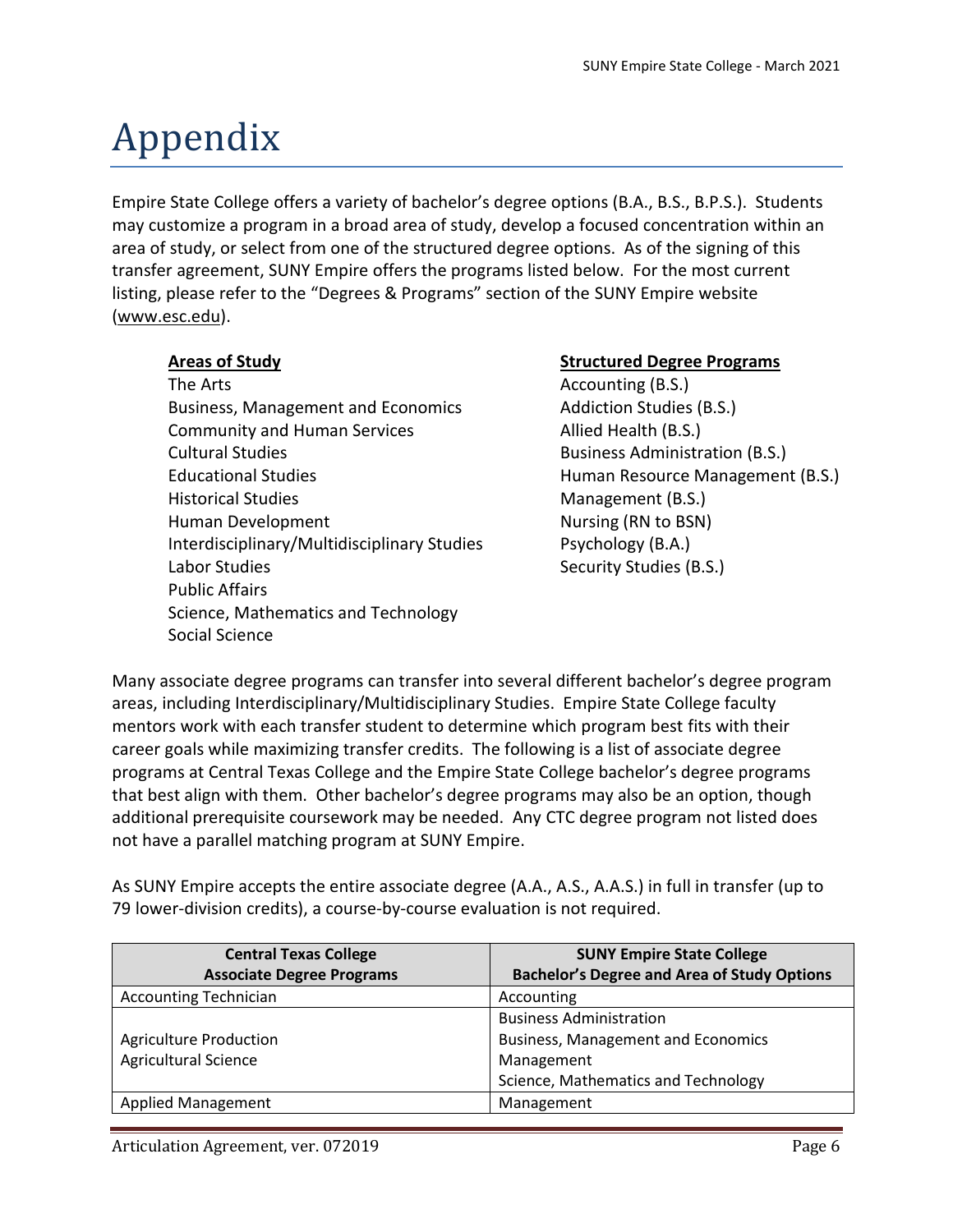| Applied Management with Computer Applications          | <b>Business, Management and Economics</b><br>Management   |
|--------------------------------------------------------|-----------------------------------------------------------|
| Art                                                    | The Arts                                                  |
|                                                        | <b>Community and Human Services</b>                       |
| At Risk Youth Specialization                           | Human Development                                         |
|                                                        | Psychology                                                |
|                                                        | <b>Business Administration</b>                            |
| <b>Baking and Pastry Specialization</b>                | <b>Business, Management and Economics</b>                 |
|                                                        | Management                                                |
| Biology - Human Biology                                |                                                           |
| Biology - Organismal                                   | Science, Mathematics and Technology                       |
|                                                        | <b>Business Administration</b>                            |
| <b>Business Administration</b>                         | <b>Business, Management and Economics</b>                 |
| <b>Business Management</b>                             |                                                           |
| <b>Business Management: Marketing and Sales</b>        | Management                                                |
| <b>Management Specialization</b>                       | <b>Business, Management and Economics</b>                 |
| <b>Business Management: Real Estate Specialization</b> |                                                           |
| <b>Chemical Dependency Specialization</b>              | <b>Addiction Studies</b>                                  |
| Chemistry                                              | Science, Mathematics and Technology                       |
|                                                        | <b>Educational Studies</b>                                |
| Child Development                                      | Human Development                                         |
| <b>Commercial Art</b>                                  | The Arts                                                  |
| <b>Communication and Media Technology</b>              | The Arts                                                  |
|                                                        | <b>Cultural Studies</b>                                   |
| <b>Computer Science</b>                                | Science, Mathematics and Technology (IT)                  |
| Computer-Aided Drafting and Design                     |                                                           |
| <b>Criminal Justice</b>                                | Public Affairs (CRJ)                                      |
| Criminal Justice - Corrections Specialization          | <b>Security Studies</b>                                   |
|                                                        | <b>Business Administration</b>                            |
| <b>Culinary Arts</b>                                   | <b>Business, Management and Economics</b>                 |
|                                                        | Management                                                |
| Cyber Defense - Information Assurance                  | Science, Mathematics and Technology (IT)                  |
|                                                        | <b>Security Studies</b>                                   |
| Drama                                                  | The Arts                                                  |
|                                                        | <b>Cultural Studies</b>                                   |
| <b>Emergency Medical Technology</b>                    | <b>Allied Health</b>                                      |
| <b>Environmental Science</b>                           | Science, Mathematics and Technology                       |
| <b>Equine Management</b>                               | <b>Business Administration</b>                            |
|                                                        | <b>Business, Management and Economics</b>                 |
|                                                        | Management                                                |
|                                                        |                                                           |
|                                                        | Science, Mathematics and Technology                       |
| <b>Fire Protection</b>                                 | <b>Public Affairs</b>                                     |
| <b>Fire Service Administration</b>                     |                                                           |
|                                                        | <b>Business Administration</b>                            |
| Food and Beverage Management Specialization            | <b>Business, Management and Economics</b>                 |
| <b>General Studies</b>                                 | Management<br>Interdisciplinary/Multidisciplinary Studies |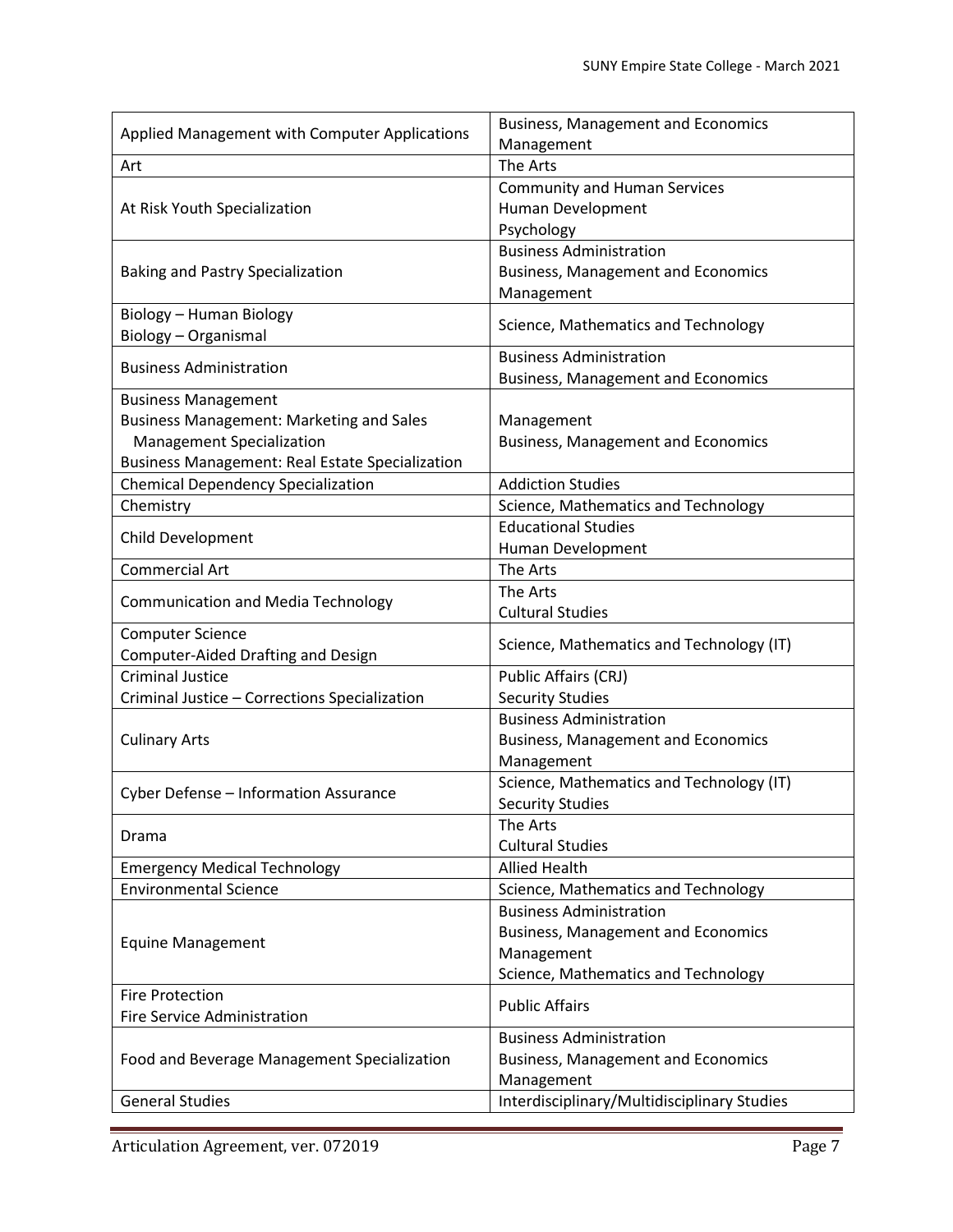|                                              | Any area of study                           |
|----------------------------------------------|---------------------------------------------|
| Geology                                      | Science, Mathematics and Technology         |
| <b>Graphics and Printing</b>                 | The Arts                                    |
| Histologic Technician                        | <b>Allied Health</b>                        |
|                                              | <b>Public Affairs</b>                       |
| Homeland Security and Emergency Management   | <b>Security Studies</b>                     |
|                                              | <b>Business Administration</b>              |
|                                              | <b>Business, Management and Economics</b>   |
| <b>Horticultural Development</b>             | Management                                  |
|                                              | Science, Mathematics and Technology         |
|                                              | <b>Business Administration</b>              |
| <b>Hotel Management Specialization</b>       | <b>Business, Management and Economics</b>   |
|                                              | Management                                  |
| <b>Information Technology</b>                | Science, Mathematics and Technology (IT)    |
| <b>Interdisciplinary Studies</b>             | Interdisciplinary/Multidisciplinary Studies |
| Journalism - Communications                  | <b>Cultural Studies</b>                     |
| Kinesiology                                  | Science, Mathematics and Technology         |
|                                              | <b>Business Administration</b>              |
| Logistics and Global Supply Chain Management | <b>Business, Management and Economics</b>   |
|                                              | Management                                  |
| Mathematics                                  | Science, Mathematics and Technology         |
|                                              | <b>Business, Management and Economics</b>   |
| <b>Medical Coding and Billing</b>            | (Healthcare Management concentration)       |
| Medical Laboratory Technician                | <b>Allied Health</b>                        |
|                                              | <b>Business, Management and Economics</b>   |
| <b>Medical Office Technology</b>             | (Healthcare Management concentration)       |
| Modern Language                              | <b>Cultural Studies</b>                     |
| Music                                        | The Arts                                    |
|                                              | <b>Cultural Studies</b>                     |
| Network Cloud Support and Cybersecurity      | Science, Mathematics and Technology (IT)    |
| Network Systems Administrator                |                                             |
| Nursing                                      | Nursing (BSN)                               |
|                                              | <b>Business, Management and Economics</b>   |
| Office Technology                            | Management                                  |
| Paralegal - Legal Assistant                  | <b>Public Affairs</b>                       |
| <b>Restaurant and Culinary Management</b>    | <b>Business Administration</b>              |
|                                              | <b>Business, Management and Economics</b>   |
|                                              | Management                                  |
| Social Science                               | Social Science                              |
|                                              | Psychology                                  |
| Social Work Specialization                   | <b>Addiction Studies</b>                    |
|                                              | <b>Community and Human Services</b>         |
| <b>Teacher Education</b>                     | <b>Education Studies</b>                    |